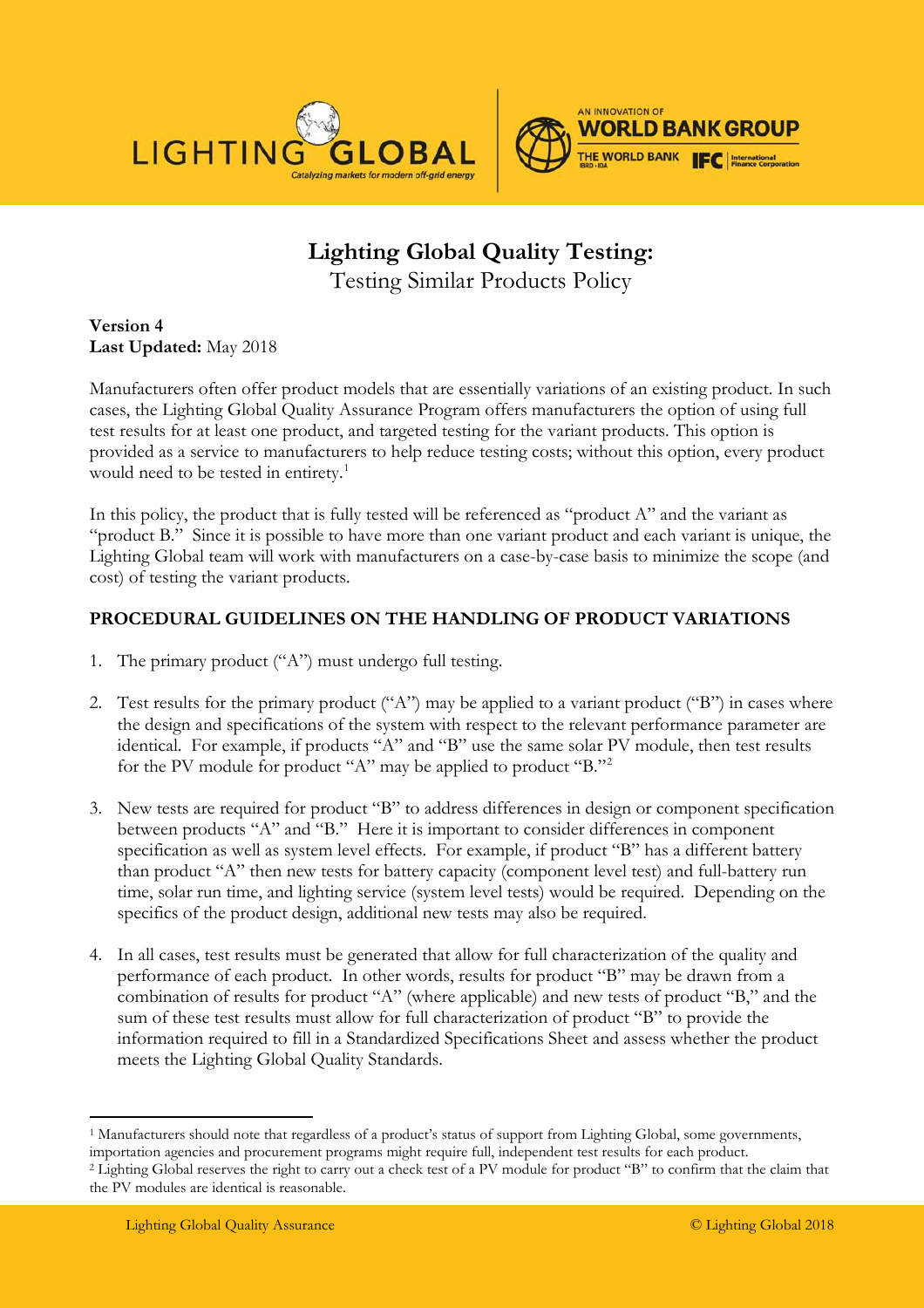## **DETERMINING THE SCOPE OF TESTING FOR VARIATIONS ON A SIMILAR PRODUCT**

- 1. **Manufacturers must submit a request for Lighting Global to consider a reduced scope of testing for particular product(s).** The request should include a table of product attributes that indicates the degree of similarity (e.g., "identical," "same supplier but 2x larger," etc.) for each aspect of the products in question. Table 1 (page 3) is an example of the template for reporting similarities and differences. Companies should also include clearly labeled photographic images of the primary product and each of the variants. The photographs should include all product/system components that can be shown without disassembling the respective products.
- 2. **The Lighting Global team will determine which test results are required to produce valid results for multiple product variations.** Lighting Global will provide a proposed testing plan for the variations. Lighting Global will also specify a sampling plan for the primary and variant products (i.e., Lighting Global will specify the number of samples that must be collected for each product and—where applicable—each product component).
- 3. **Sample collection and testing commence after the manufacturer agrees to the plan in writing by signing the Lighting Global Independent Testing Agreement.**
- 4. **Test results for each product will be provided.** Typically, the main product will receive a full test report and the variations will receive partial reports. Lighting Global will issue one or more cover letters that clearly describe which results apply to each product.
	- a. If the primary product ("A") meets the Lighting Global Quality Standards, then the variant products ("B") may also be in a position to pass (if all new test results for product "B" also meet or exceed the relevant requirements).
	- b. If the claims made by the manufacturer regarding product similarity are confirmed by testing and other relevant criteria are met, Lighting Global will offer program support (Standardized Specification Sheet and Type Approval/Verification Letter) for each of the products that meet the Lighting Global Quality Standards.
	- c. If the claims regarding similarity are dubious, the manufacturer will receive the test reports, but further sampling and testing may be required to allow for complete characterizations for each of the variant products. The Lighting Global team will issue a cover letter that includes a description of the required additional testing.
- 5. In cases where similar products are not tested at the same time, but instead one product references results from an older test, similar procedures will be used to determine the appropriate test plans. The expiration date of the Lighting Global Standardized Specification Sheet and Type Approval / Verification Letter for the new product may be dependent on the expiration date of the older product. Please see the [Product Support Expiration Policy](https://www.lightingglobal.org/resource/product-support-expiration-policy/) for details.